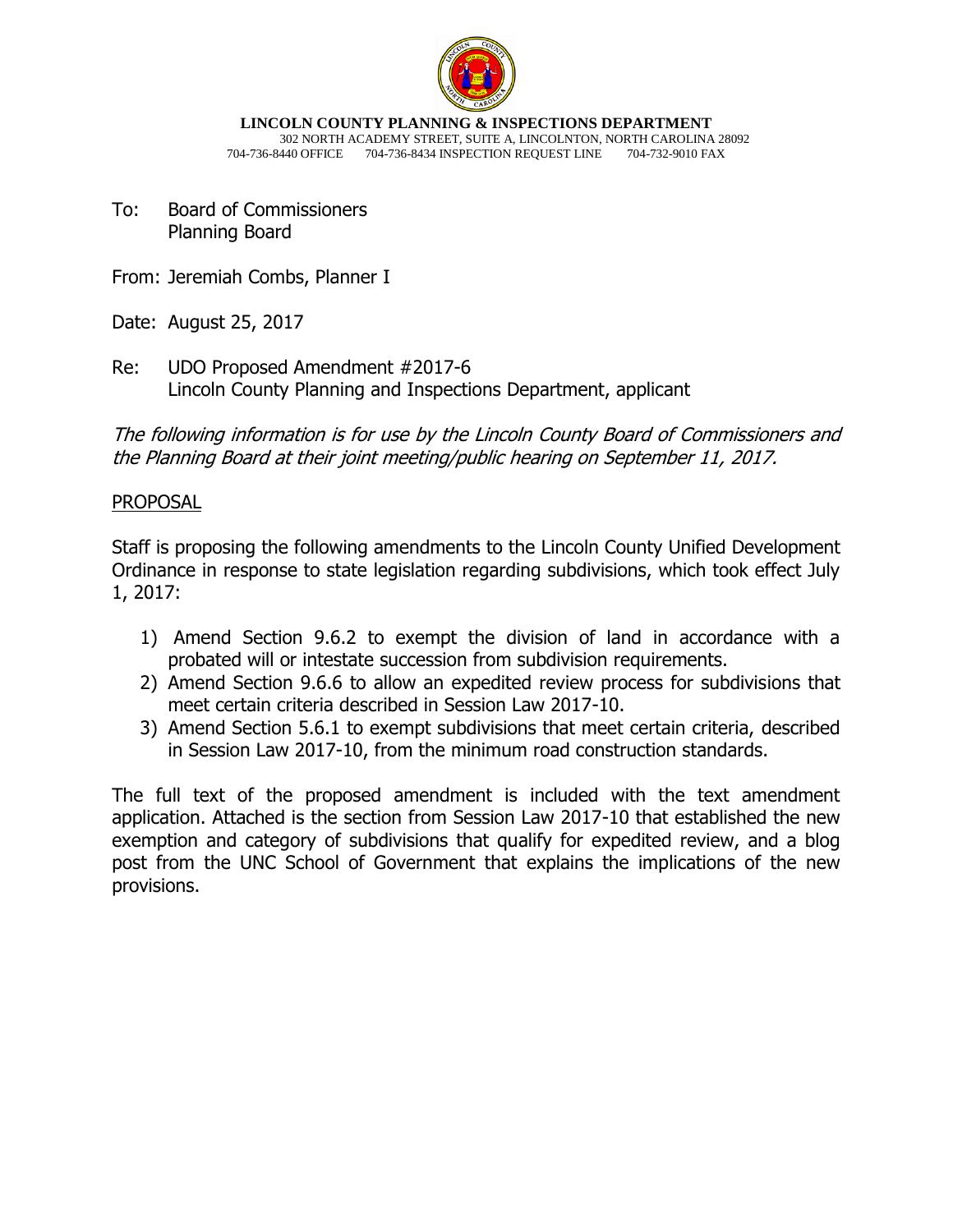

**LINCOLN COUNTY PLANNING & INSPECTIONS DEPARTMENT**

 302 NORTH ACADEMY STREET, SUITE A, LINCOLNTON, NORTH CAROLINA 28092 704-736-8440 OFFICE 704-736-8434 INSPECTION REQUEST LINE

# **Zoning Amendment Staff's Proposed Statement of Consistency and Reasonableness**

Case No. **UDO Proposed Amendment #2017-6**

Applicant **Lincoln County Planning and Inspections Department**

Proposed amendment **Amend Sections 9.6.2, 9.6.6 and 5.6.1 of the Lincoln County Unified Development Ordinance to conform with a new state law that exempts certain divisions of land from local subdivision standards and establishes a new category of subdivisions that qualify for expedited review.**

This proposed amendment **is consistent** with the Lincoln County Comprehensive Land Use Plan and other adopted plans in that:

**This proposal is not contrary to any of the guiding principles, objectives or strategies of the Land Use Plan.**

This proposed amendment **is reasonable and in the public interest** in that:

**This proposal will make the UDO sections regarding subdivisions conform with an amended state statute regarding exemptions from local subdivision standards and expedited review of certain subdivisions.**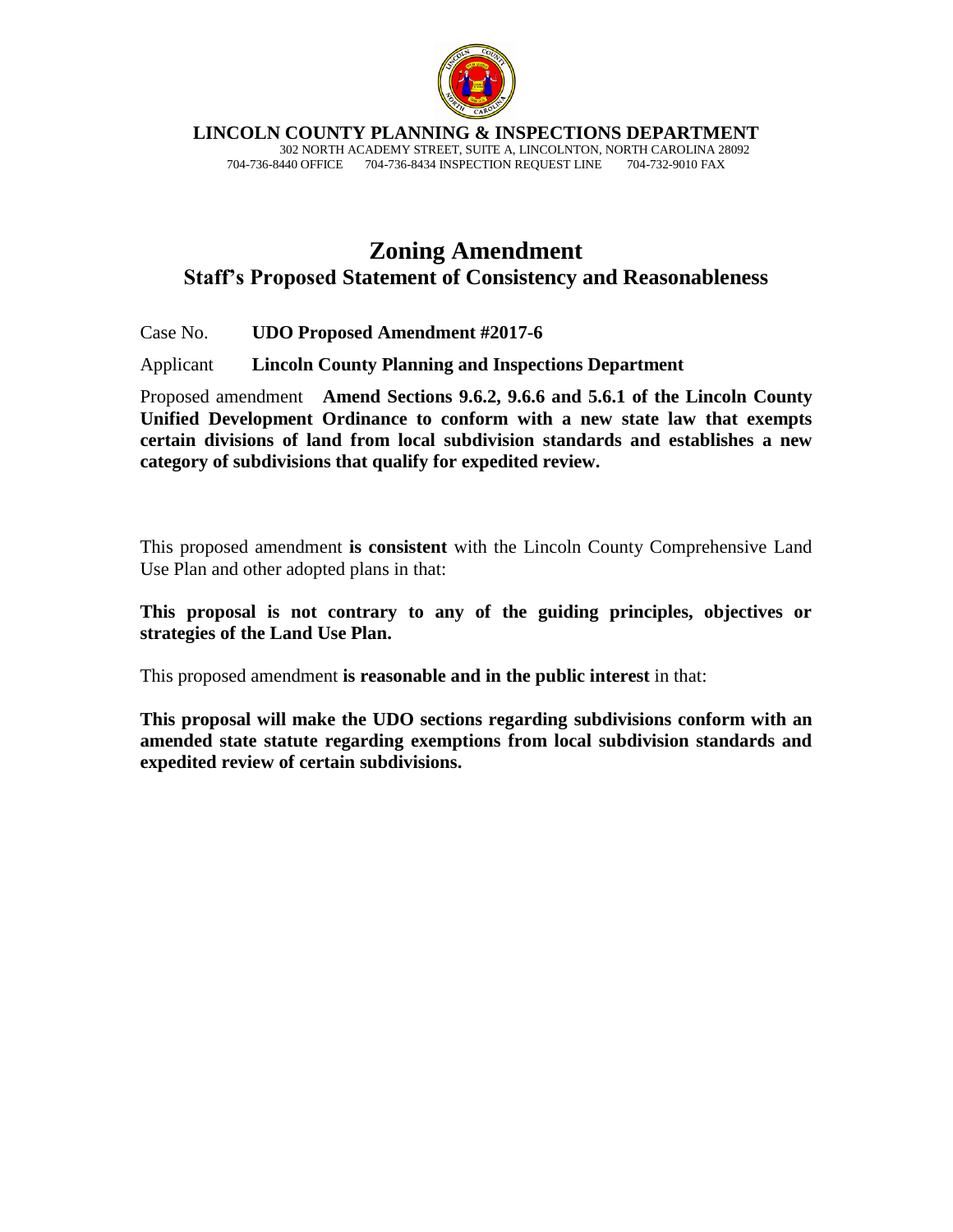

**UDO Text Amendment Application** 

**Lincoln County Planning and Inspections Department Zoning Administrator** 302 N. Academy St., Suite A, Lincolnton, NC 28092 Phone: (704) 736-8440 Fax: (704) 732-9010

Part I Applicant Name Lincoln County Planning and Inspections Department

Applicant Address 302 N. Academy St., Suite A, Lincolnton, NC 28092

Applicant Phone Number (704) 736-8472

### Part II

Briefly describe the proposed text amendment.

Amend Section 9.6.2 of the Lincoln County Unified Development Ordinance to exempt the division of land in accordance with a probated will or intestate succession from subdivision requirements.

Amend Section 9.6.6.A of the Lincoln County Unified Development Ordinance to allow an expedited review process for subdivisions that meet certain criteria identified in Session Law 2017-10.

Amend Section 5.6.1 of the Lincoln County Unified Development Ordinance to exempt subdivisions that meet certain criteria, identified in Session Law 2017-10, from the minimum road construction standards.

### Part III

Provide the full text of the proposed amendment (on a separate sheet if necessary) with proposed deleted text shown as struck through and proposed added text underlined.

See next page

I hereby certify that all of the information provided for this application and attachments is true and correct to the best of my knowledge.

m max Applicant

Date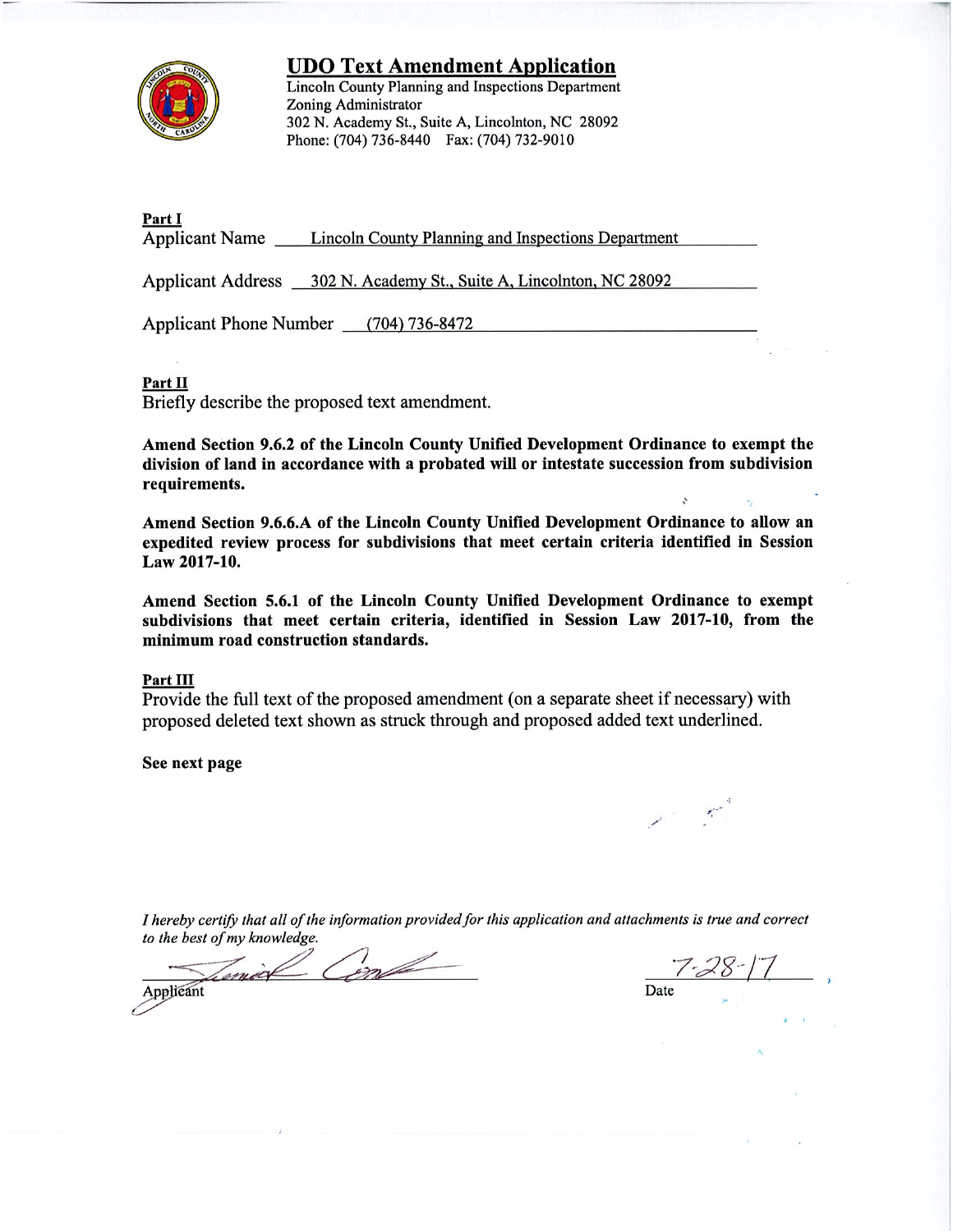## **§9.6 Subdivision Review**

## **§9.6.2. Actions Exempt from Subdivision Requirements**

The following shall not be considered "subdivision" subject to review under this section:

- **A.** The combination or recombination of portions of previously subdivided and recorded lots where the total number of lots is not increased and the resulting lots are equal to or exceed the standards of this UDO;
- **B.** The division of land into parcels greater than ten acres where no road rightof-way dedication is involved;
- **C.** The public acquisition by purchase of strips of land for water or sewer infrastructure or the widening or opening of roads; and
- **D.** The division of a site in single ownership whose entire area is no greater than two acres into not more than three lots, where no road right-of-way dedication is involved and where the resultant lots are equal to or exceed the standards of this UDO.
- **E.** The division of a tract into parcels in accordance with the terms of a probated will or in accordance with intestate succession under Chapter 29 of the General Statutes.

## **§9.6 Subdivision Review**

### **§9.6.6. Definitions**

### **A. Minor Subdivision**

- **1.** A minor subdivision is a subdivision that does not involve any of the following:
	- **(a)** Creation of a total of more than 20 lots;
	- **(b)** Creation of any new roads;
	- **(c)** Extension of any water and/or sewer lines, other than individual service lines; or
	- **(d)** Installation of drainage improvements through one or more lots to serve one or more other lots.
- **2.** Minor subdivisions require minor plat review and final plat review.
- **3.** Subdivision of a tract or parcel of land in single ownership meeting the following criteria shall require only final plat review:
	- **(a)** The tract or parcel to be divided is not exempted under Section 9.6.2.B;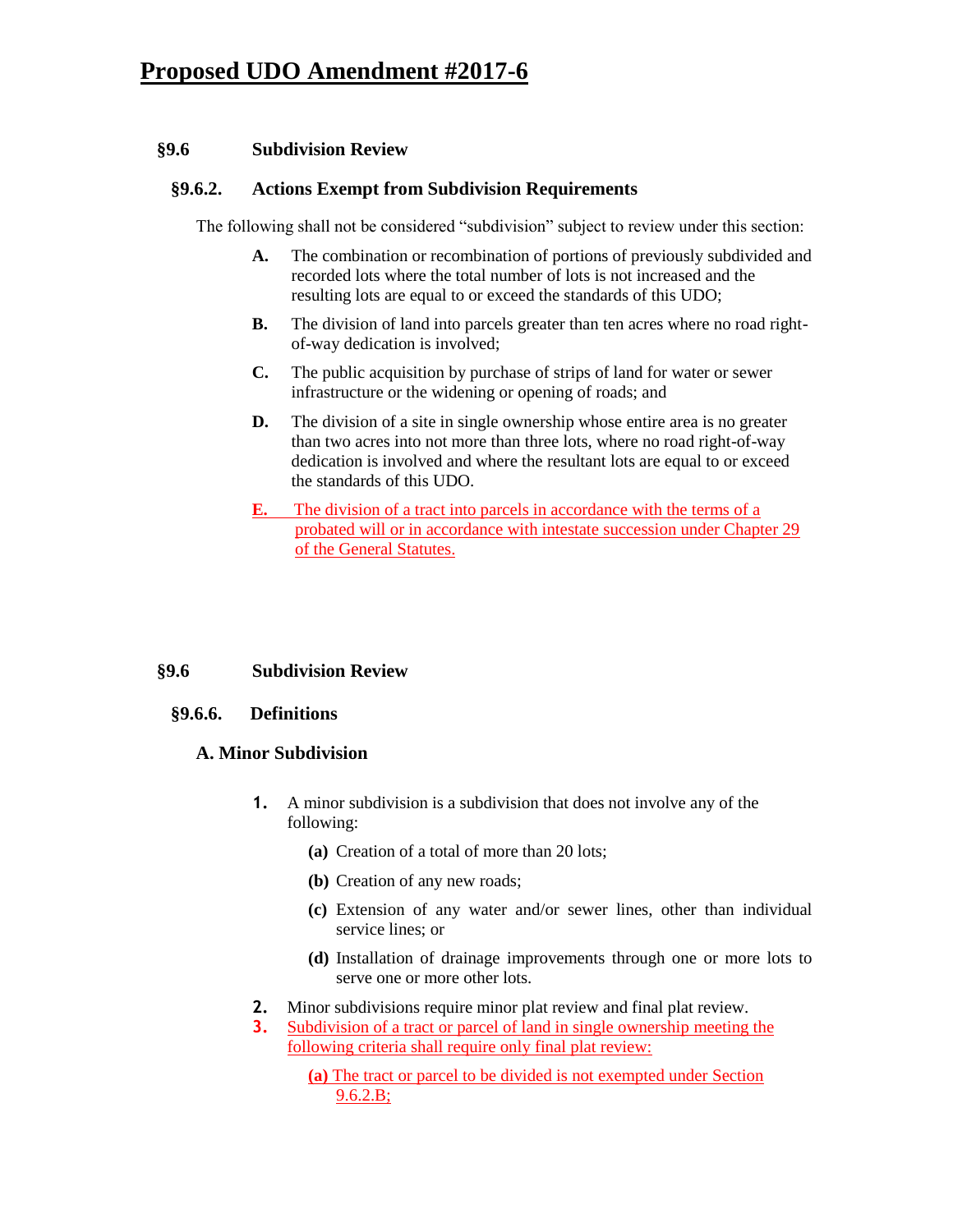- **(b)** No part of the tract or parcel to be divided has been divided under this subsection in the 10 years prior to division;
- **(c)** The entire area of the tract or parcel to be divided is greater than five acres;
- **(d)** After division, no more than three lots result from the division;
- **(e)** After division, all resultant lots comply with all lot dimension
- requirements;
- **(f)** After division, the use of the lots is in compliance with the applicable zoning requirements; and
- **(g)** A permanent means of ingress and egress is recorded for each lot.

## **§5.6 Lots and Blocks**

## **§5.6.1. Lots**

**A.** Every lot shall have a minimum of 35 feet of frontage on public right-of-ways or private right-of-ways pursuant to §5.4.6, except where otherwise specifically allowed by the dimensional standards of §2.4, and shall contain the minimum required lot width of the applicable zoning district within 100 feet of the road right of-way adjoining the front yard, except for lots created pursuant to §9.6.6.A.3 and lots in family subdivisions as authorized below.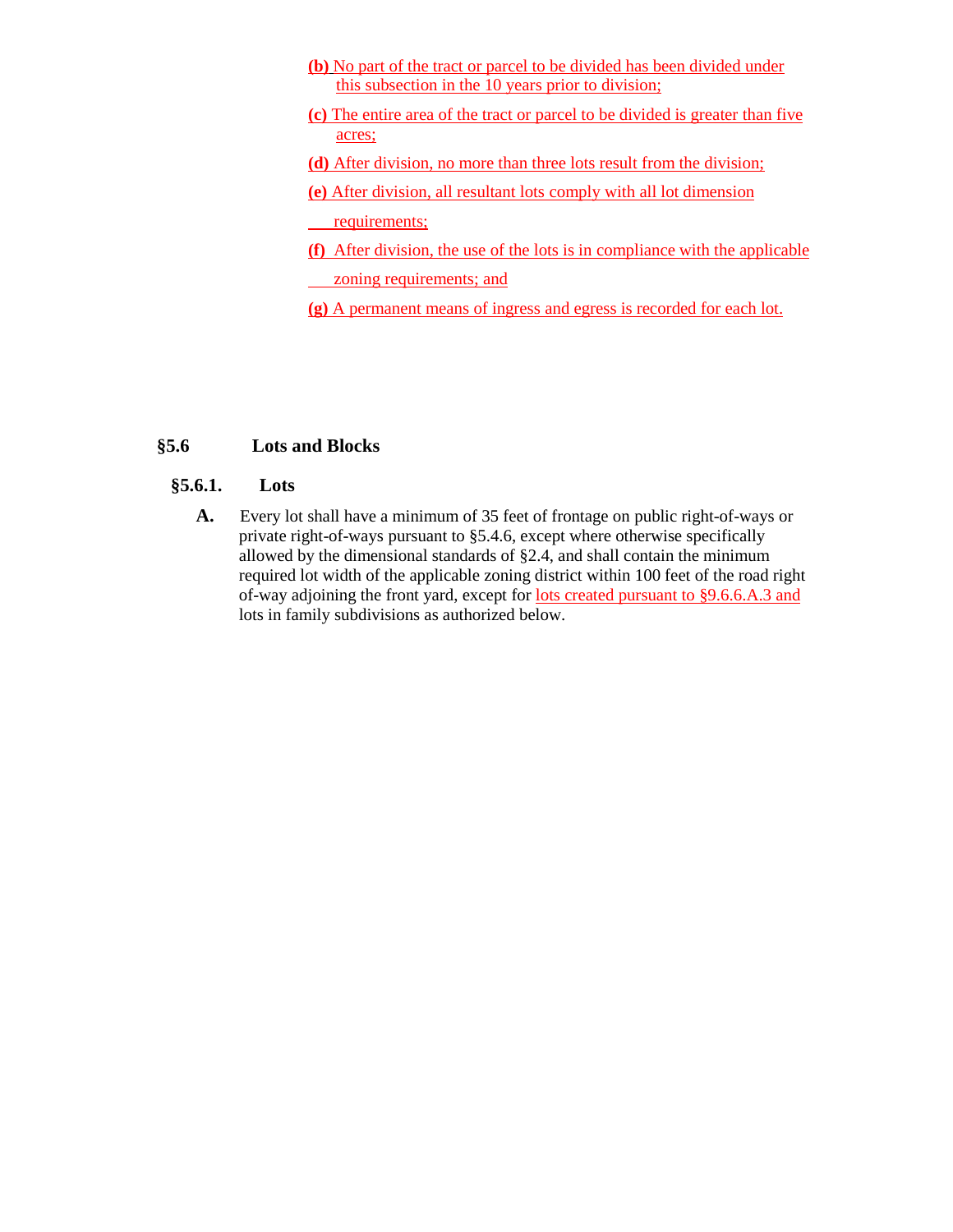# Excerpt from Session Law 2017-10

- (2) A statement rejecting the zoning amendment and describing its inconsistency with an adopted comprehensive plan and explaining why the action taken is reasonable and in the public interest.
- (3) A statement approving the zoning amendment and containing at least all of the following:
	- a. A declaration that the approval is also deemed an amendment to the comprehensive plan. The governing board shall not require any additional request or application for amendment to the comprehensive plan.
	- b. An explanation of the change in conditions the governing board took into account in amending the zoning ordinance to meet the development needs of the community.
	- c. Why the action was reasonable and in the public interest.

(c) Prior to consideration by the governing board of the proposed zoning amendment, the planning board shall advise and comment on whether the proposed amendment is consistent with any comprehensive plan that has been adopted and any other officially adopted plan that is applicable. plan. The planning board shall provide a written recommendation to the governing board that addresses plan consistency and other matters as deemed appropriate by the planning board, but a comment by the planning board that a proposed amendment is inconsistent with the comprehensive plan shall not preclude consideration or approval of the proposed amendment by the governing board.

(d) Zoning regulations shall be designed to promote the public health, safety, and general welfare. To that end, the regulations may address, among other things, the following public purposes: to provide adequate light and air; to prevent the overcrowding of land; to avoid undue concentration of population; to lessen congestion in the streets; to secure safety from fire, panic, and dangers; and to facilitate the efficient and adequate provision of transportation, water, sewerage, schools, parks, and other public requirements. The regulations shall be made with reasonable consideration, among other things, as to the character of the district and its peculiar suitability for particular uses, and with a view to conserving the value of buildings and encouraging the most appropriate use of land throughout such city.

(e) As used in this section, "comprehensive plan" includes a unified development ordinance and any other officially adopted plan that is applicable."

**SECTION 2.4.(d)** G.S. 160A-400.32 reads as rewritten:

"**§ 160A-400.32. Relationship of agreement to building or housing code.code; comprehensive plan amendment.** 

(a) A development agreement adopted pursuant to this Chapter shall not exempt the property owner or developer from compliance with the State Building Code or State or local housing codes that are not part of the local government's planning, zoning, or subdivision regulations.

(b) When the governing board approves the rezoning of any property associated with a development agreement adopted pursuant to this Chapter, the provisions of G.S. 160A-383 apply."

**SECTION 2.4.(e)** Nothing in this section shall repeal, modify, or amend any prior or subsequent local act giving authority to a governing board to delegate zoning decisions to a planning board, planning agency, or planning commission.

**SECTION 2.4.(f)** This section becomes effective October 1, 2017, and applies to proposed zoning amendment applications filed on or after that date.

## **PARENT PARCEL/SUBDIVISION CLARIFICATION**

**SECTION 2.5.(a)** G.S. 153A-335 reads as rewritten: "**§ 153A-335.** "**Subdivision**" **defined.**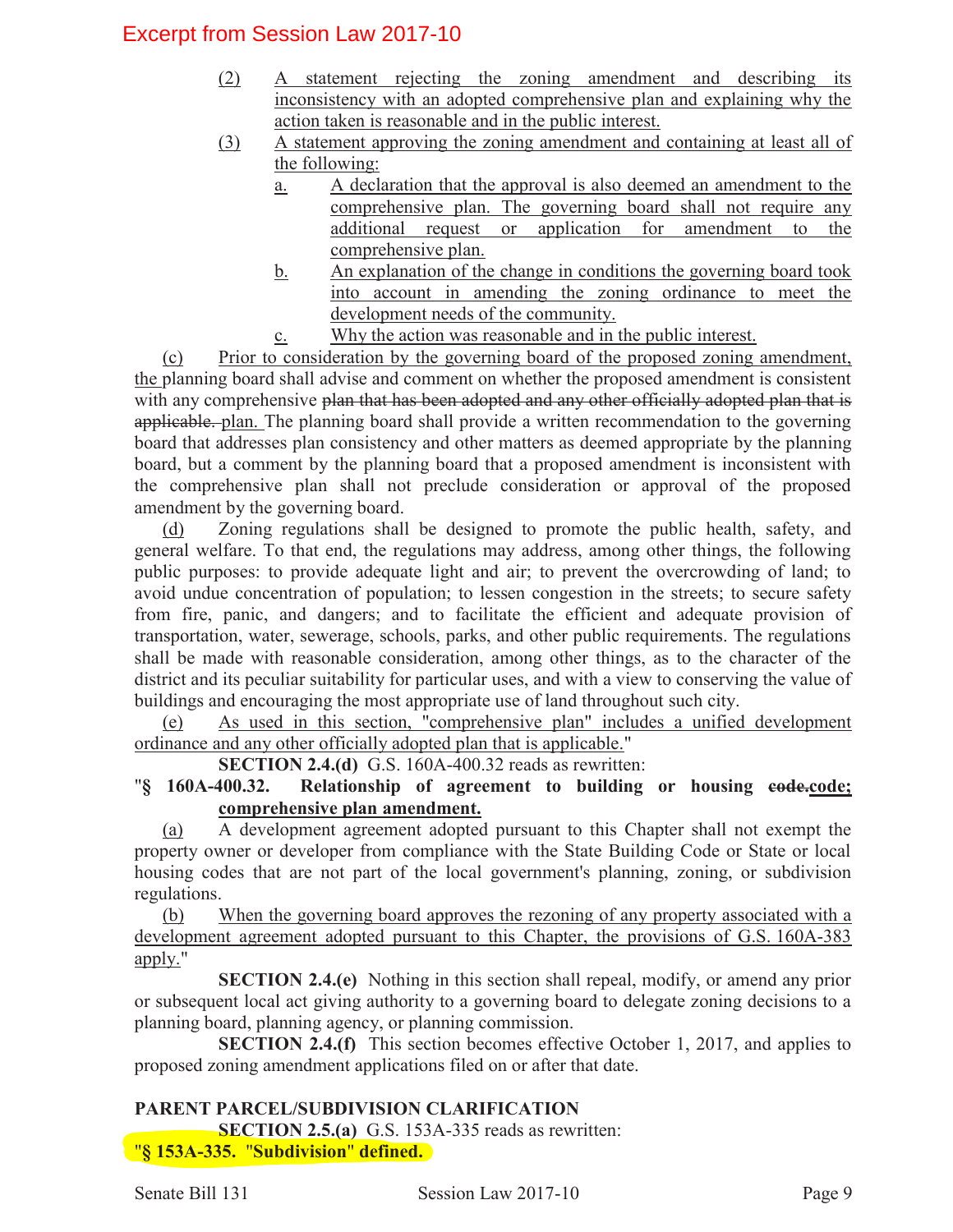(a) For purposes of this Part, "subdivision" means all divisions of a tract or parcel of land into two or more lots, building sites, or other divisions when any one or more of those divisions are created for the purpose of sale or building development (whether immediate or future) and includes all division of land involving the dedication of a new street or a change in existing streets; however, the following is not included within this definition and is not subject to any regulations enacted pursuant to this Part:

- (1) The combination or recombination of portions of previously subdivided and recorded lots if the total number of lots is not increased and the resultant lots are equal to or exceed the standards of the county as shown in its subdivision regulations.
- (2) The division of land into parcels greater than 10 acres if no street right-of-way dedication is involved.
- (3) The public acquisition by purchase of strips of land for widening or opening streets or for public transportation system corridors.
- (4) The division of a tract in single ownership the entire area of which is no greater than two acres into not more than three lots, if no street right-of-way dedication is involved and if the resultant lots are equal to or exceed the standards of the county as shown by its subdivision regulations.
- (5) The division of a tract into parcels in accordance with the terms of a probated will or in accordance with intestate succession under Chapter 29 of the General Statutes.
- (b) A county may provide for expedited review of specified classes of subdivisions.

(c) The county may require only a plat for recordation for the division of a tract or parcel of land in single ownership if all of the following criteria are met:

- (1) The tract or parcel to be divided is not exempted under subdivision (2) of subsection (a) of this section.
- (2) No part of the tract or parcel to be divided has been divided under this subsection in the 10 years prior to division.
- (3) The entire area of the tract or parcel to be divided is greater than five acres.
- (4) After division, no more than three lots result from the division.
- (5) After division, all resultant lots comply with all of the following:
	- a. Any lot dimension size requirements of the applicable land-use regulations, if any.
		- b. The use of the lots is in conformity with the applicable zoning requirements, if any.
			- A permanent means of ingress and egress is recorded for each lot."
- **SECTION 2.5.(b)** G.S. 160A-376 reads as rewritten:

## "**§ 160A-376. Definition.**

(a) For the purpose of this Part, "subdivision" means all divisions of a tract or parcel of land into two or more lots, building sites, or other divisions when any one or more of those divisions is created for the purpose of sale or building development (whether immediate or future) and shall include all divisions of land involving the dedication of a new street or a change in existing streets; but the following shall not be included within this definition nor be subject to the regulations authorized by this Part:

- (1) The combination or recombination of portions of previously subdivided and recorded lots where the total number of lots is not increased and the resultant lots are equal to or exceed the standards of the municipality as shown in its subdivision regulations.
- (2) The division of land into parcels greater than 10 acres where no street right-of-way dedication is involved.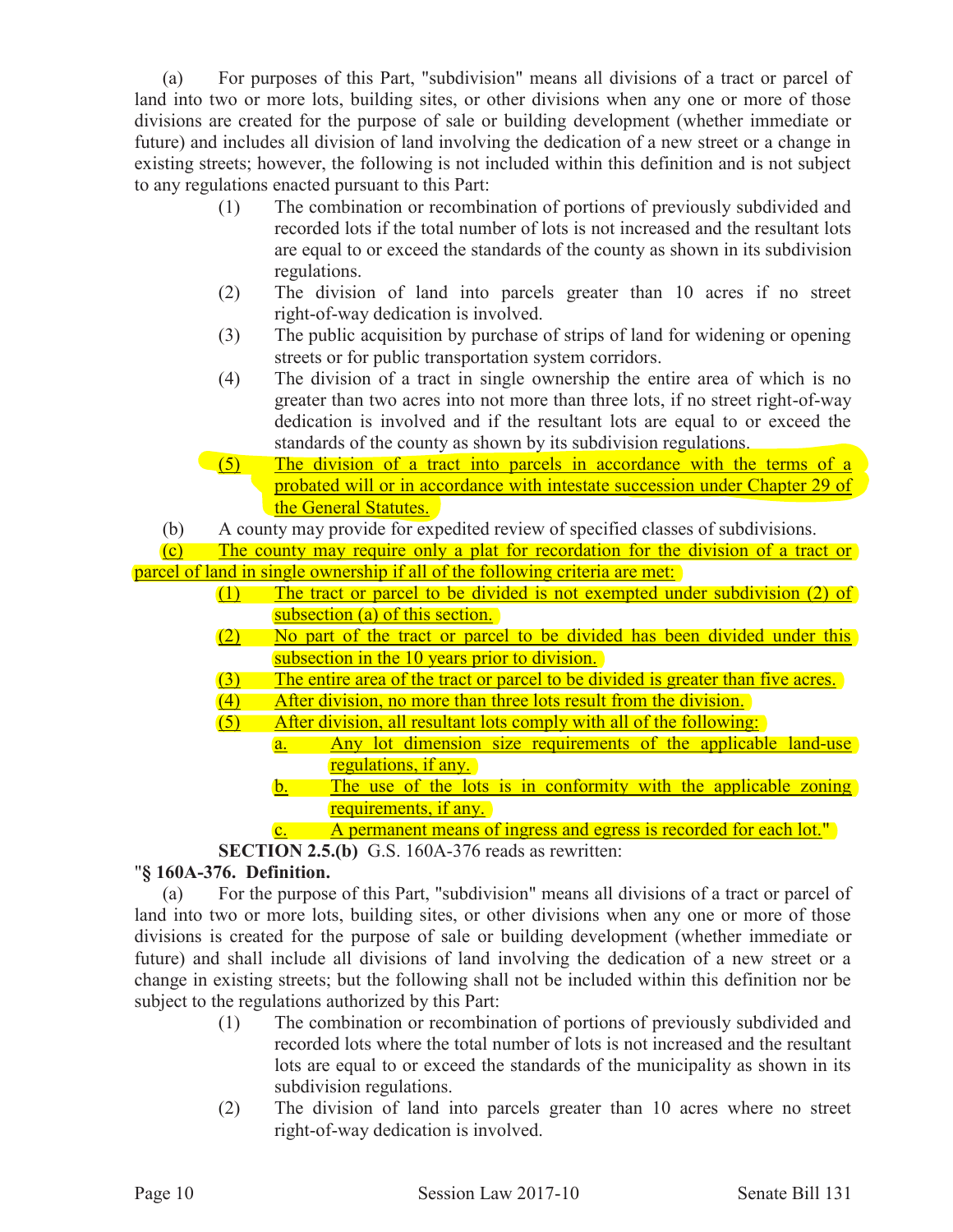

### **Coates' Canons Blog: Subdivision Legislation: An Old Exemption and a New Expedited Review**

#### **By Adam Lovelady**

**Article: https://canons.sog.unc.edu/subdivision-legislation-old-exemption-new-expedited-review/**

**This entry was posted on June 13, 2017 and is filed under General Local Government (Miscellaneous), Land Subdivision, Land Use & Code Enforcement**

During the 2017 legislative session lawmakers adopted [Session Law 2017-10](http://www.ncleg.net/gascripts/BillLookUp/BillLookUp.pl?Session=2017&BillID=s131&submitButton=Go) (S131), a law addressing an array of regulatory topics, including local zoning and subdivision regulations. With regard to subdivision regulations, Section 2.5 of S.L. 2017-10 adds one new category to the list of exempt subdivisions: divisions to settle an estate. The new law also creates expedited review for qualifying subdivisions greater than five acres. The former is straightforward and codifies prior caselaw into the statutes. The latter requires some interpretation and explanation.

These changes to subdivision statutes are effective July 1, 2017. Land subdivisions after that date are subject to these new rules, and cities and counties should amend their ordinances to comply.

This blog explores these changes enacted in S.L. 2017-10 concerning subdivisions.

The North Carolina General Statutes outline municipal and county authority to regulate land subdivisions (N.C.G.S. § [160A-371](http://www.ncleg.net/gascripts/Statutes/StatutesTOC.pl?Chapter=0160A) [et seq.](http://www.ncleg.net/gascripts/Statutes/StatutesTOC.pl?Chapter=0160A) & [153A-330](http://www.ncleg.net/gascripts/Statutes/StatutesTOC.pl?Chapter=0153A) [et seq.](http://www.ncleg.net/gascripts/Statutes/StatutesTOC.pl?Chapter=0153A)). Generally this includes an application and review process; standards for aspects such as streets, infrastructure, and parks; and requirements to record a map of the subdivision (a plat) with the register of deeds. I have covered aspects of subdivision regulation in various posts on this blog, as well as in my [book](https://www.sog.unc.edu/publications/books/land-subdivision-regulation-north-carolina) on the subject.

#### **Codifying the old exemption for settling an estate**

State law specifies certain divisions of land that are exempt from local subdivision regulations, including: recombination of lots, divisions creating lots greater than ten acres, divisions for public right-of-way, and divisions of two-acre tracts into three lots (N.C.G.S. § [160A-376](http://www.ncleg.net/EnactedLegislation/Statutes/PDF/BySection/Chapter_160A/GS_160A-376.pdf) & [153A-335\)](http://www.ncleg.net/EnactedLegislation/Statutes/PDF/BySection/Chapter_153A/GS_153A-335.pdf). My colleague, Rich Ducker, discussed these exemptions [here.](https://canons.sog.unc.edu/land-subdivision-ordinances-the-regulatory-exceptions/)

S.L. 2017-10 amends the city and county statutes to add the following to the list of exempt subdivisions: "The division of a tract into parcels in accordance with the terms of a probated will or in accordance with intestate succession under Chapter 29 of the General Statutes."

This change is essentially codifying a rule we already had from the courts. In the 1974 case, Williamson v. Avant, 21 N.C. App. 211, 203 S.E.2d 634 (1974), cert. denied, 285 N.C. 596 (1974), the North Carolina Court of Appeals ruled that a division of land for the purpose of settling an estate is not a division of land "for the purpose of sale or building development," so it is not subject to the subdivision regulations. This exemption was already standard practice and even reflected in the statutes concerning surveyor certifications for plats (N.C.G.S. § 47-30(f)(11)).

### **Expedited review for qualifying subdivisions**

The more notable change of S.L. 2017-10 is the creation of expedited review for qualifying subdivisions of tracts greater than five acres. The city and county statutes, at N.C.G.S. § 160A-376 & 153A-335, now state the following.

(c) The city [or county] may require only a plat for recordation for the division of a tract or parcel of land in single ownership if all of the following criteria are met: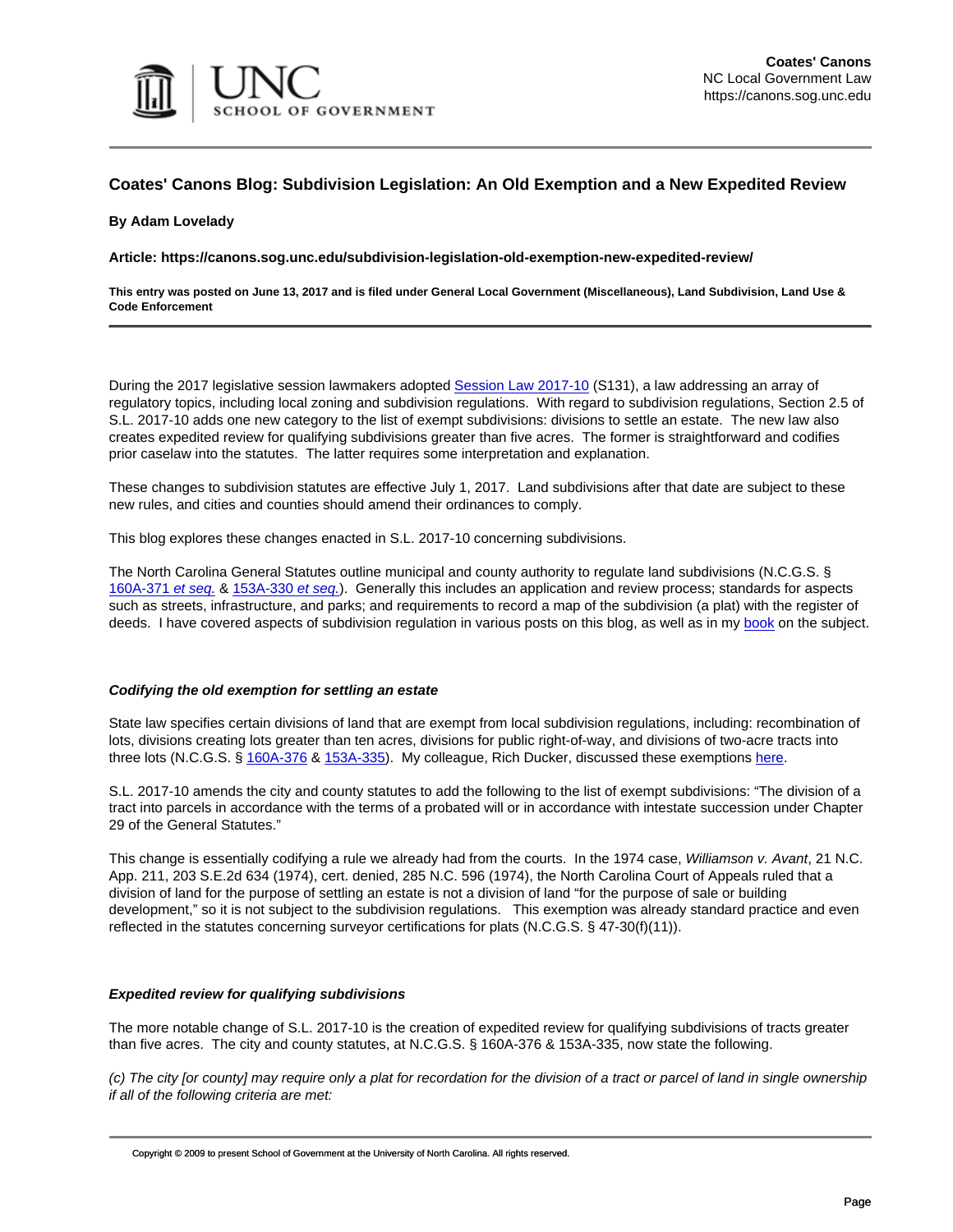

(1) The tract or parcel to be divided is not exempted under subdivision (2) of subsection (a) of this section.

(2) No part of the tract or parcel to be divided has been divided under this subsection in the 10 years prior to division.

(3) The entire area of the tract or parcel to be divided is greater than five acres.

(4) After division, no more than three lots result from the division.

(5) After division, all resultant lots comply with all of the following:

- 1. Any lot dimension size requirements of the applicable land-use regulations, if any.
- 2. The use of the lots is in conformity with the applicable zoning requirements, if any.
- 3. A permanent means of ingress and egress is recorded for each lot.

Let's consider what this new provision means.

Is it an exemption? No, not in the traditional sense. The traditional exempt subdivisions are listed in subsection (a) of NCGS 160A-376 & 153A-335. Indeed, the new exemption for settling an estate (discussed above) is added as the fifth exemption under subsection (a). Subsection (b), which was already in statute, authorizes cities and counties to have expedited review for certain classes of subdivisions. Subdivision ordinances commonly rely on this statute to create different standards and procedures for minor subdivisions as compared to major subdivisions. S.L. 2017-10 adds a new subsection (c) stating that if a subdivision meets certain standards, the local government may only require a plat for recordation (a final plat). The new provision specifies a class of subdivisions that will be subject to expedited review—essentially mandating a class of minor subdivision. To be clear, generally there is not a substantial difference between the process and standards for an exempt two-into-three subdivision (it is exempt, but resultant lots must comply with the ordinance) as compared to the process and standards for an expedited subdivision. In certain cases, however, that distinction may be important.

Is the new provision mandatory or permissive? This is not clear, but it likely is mandatory. The language of the new provision states that the local government "may require only a plat for recordation." One reading of that phrase—emphasizing the permissive may—is that the local government may choose if it will require only a final plat for that category of subdivisions. Another reading—emphasizing the limiting only—would interpret the phrase to mean that a local government must only require a plat for recordation for that category of subdivisions. Local governments already had the option to treat qualifying subdivisions as a special class under subsection (b). Thus, in order to give meaning to the new provision, it is likely to be interpreted to require expedited review for qualifying subdivisions.

So what does that mean? Let's walk through the language of S.L. 2017-10 and some related questions about standards and procedures.

### **Qualifying Subdivisions**

S.L. 2017-10 outlines specific standards that a subdivision must meet in order to qualify for expedited review. Some relate to the nature of the tract before division, and some relate to the nature of the division of land itself. A subdivision must meet each of the standards in order to qualify for expedited review.

First, the property must be greater than five acres. Note that this is a minimum; the tract may be larger. (In contrast, for the Two-Into-Three exemption, two acres is a maximum tract size.) For expedited review, the subject property is "a tract or parcel of land in single ownership." If Ms. Smith owns two contiguous four-acre parcels, for purposes of expedited review Ms. Smith has eight acres in single ownership.

Copyright © 2009 to present School of Government at the University of North Carolina. All rights reserved.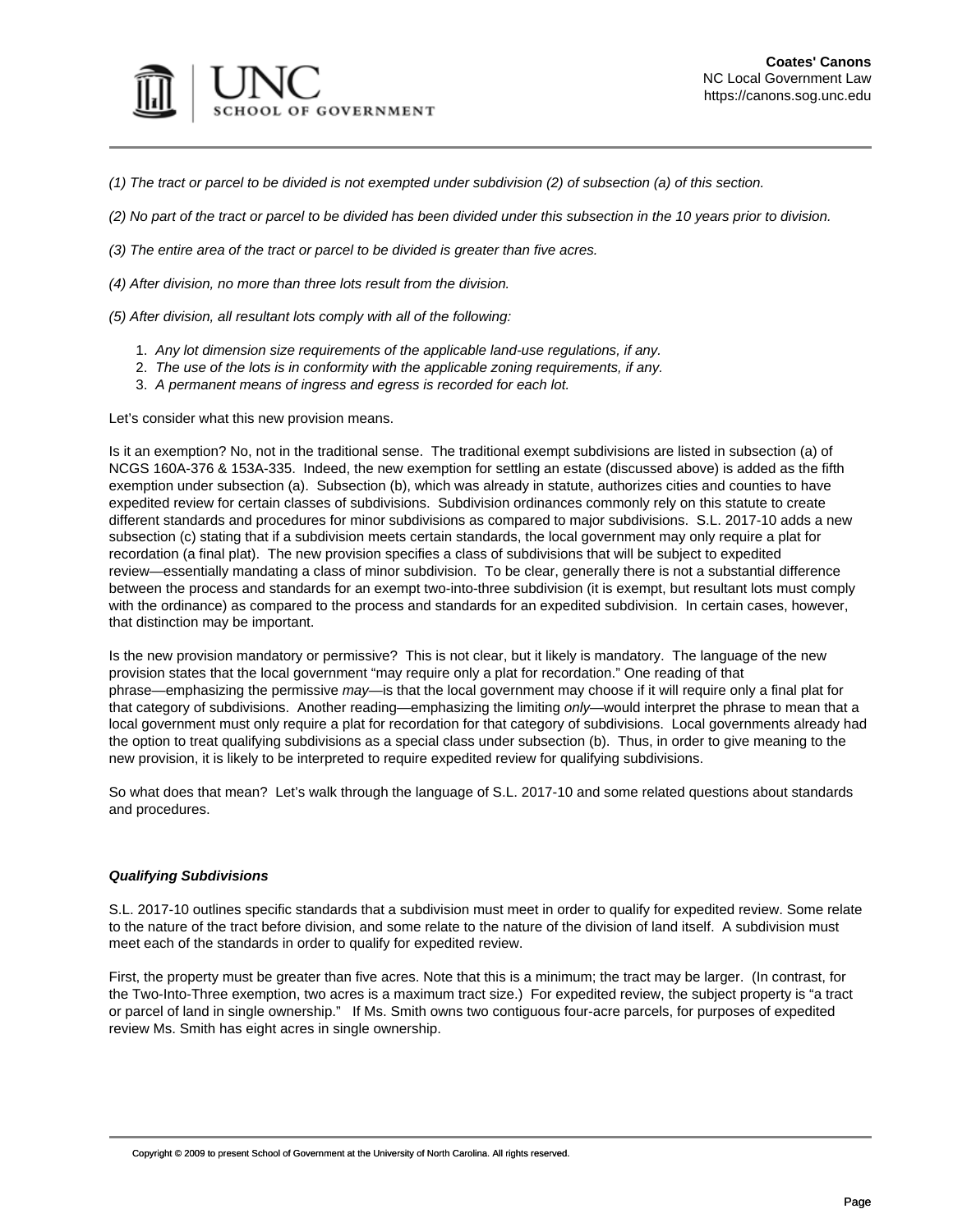

Second, it must have been at least ten years since the property was subdivided with this expedited review. There is no mention of change in ownership here. If this expedited review was used for any part of the property to be divided—even if it was by a prior owner—the current owner must wait until ten years have elapsed before she or he may use this expedited review again.

Third, the subdivision must not be exempt as a Ten-Acre Exemption. This one is straightforward. Divisions of land are exempt from subdivision regulation if all resulting lots are greater than ten acres and there is no right-of-way dedication. If that exemption applies, then the new expedited review does not apply. Indeed, given that the Ten-Acre Exemption is more lenient, it is unlikely an owner would opt for the expedited review over the Ten-Acre Exemption.

Fourth, the subdivision must result in no more than three lots. This is a calculation of the total lots from the subdivision. If Ms. Smith owns eight acres, she may carve off two one-acre lots along the road (two home sites plus one lot with the remaining six acres) and qualify for the expedited review. If Ms. Smith carves off three home sites and keeps a five-acre lot, that subdivision would result in four lots and would not qualify for this expedited review.

Fifth, the resulting lots must meet applicable lot dimension requirements. This requirement is similar to, but slightly distinct from, the requirement for the Recombination Exemption and the Two-into-Three Exemption. Those exemptions require that "the resultant lots are equal to or exceed the standards" of the city or county subdivision regulations. For the new exemption, the resultant lots must meet "[a]ny lot dimension size requirements of the applicable land-use regulations, if any."

Sixth, the resulting lots must have a permanent means of ingress and egress designated on the recorded plat. The subdivision must be designed to ensure access for the newly created lots. This could be accomplished with private easements or lots designed to have direct access to public roads. In any event, there must be permanent means of ingress and egress. Does it have to be usable? What if the platted easement is up a steep grade (where road construction is impractical)? There is not a clear answer here. It would seem that the access must be reasonably practical, but the statute merely calls for something designated on the plat. Note that other development regulations will apply. Depending on the intended use of the land, zoning or fire code requirements may require sufficient access for public safety concerns if and when the property is developed.

Seventh, the use of the resulting lots must comply with applicable zoning requirements. While subdivision regulation and zoning regulation are distinct authorities for local governments in North Carolina, in practice they are necessarily intertwined. The zoning requirements may specify the lot dimensions for a land subdivision, and the subdivision standards may be triggered by development of a new land use (changing from agriculture to multi-family, for example). Indeed, the state statutes recognize this interrelation and explicitly authorize unified development ordinances consolidating zoning, subdivision, and other development regulations. The requirement for expedited subdivisions to comply with zoning requirements reflects that interrelation and, perhaps, ensures that an expedited review will not be abused to avoid basic standards for public health and safety.

### **Expedited Review**

The new provision appears to establish a mandatory category of expedited review. Above I outlined what divisions qualify for the expedited review. Now, consider some of the procedural issues.

Final plat only. The statute now states that for qualifying subdivisions, the local government "may require only a plat for recordation." In other words, only final plat review. For qualifying subdivisions there will be no sketch plan review nor preliminary plat review. This aligns with the minor plat review for many jurisdictions.